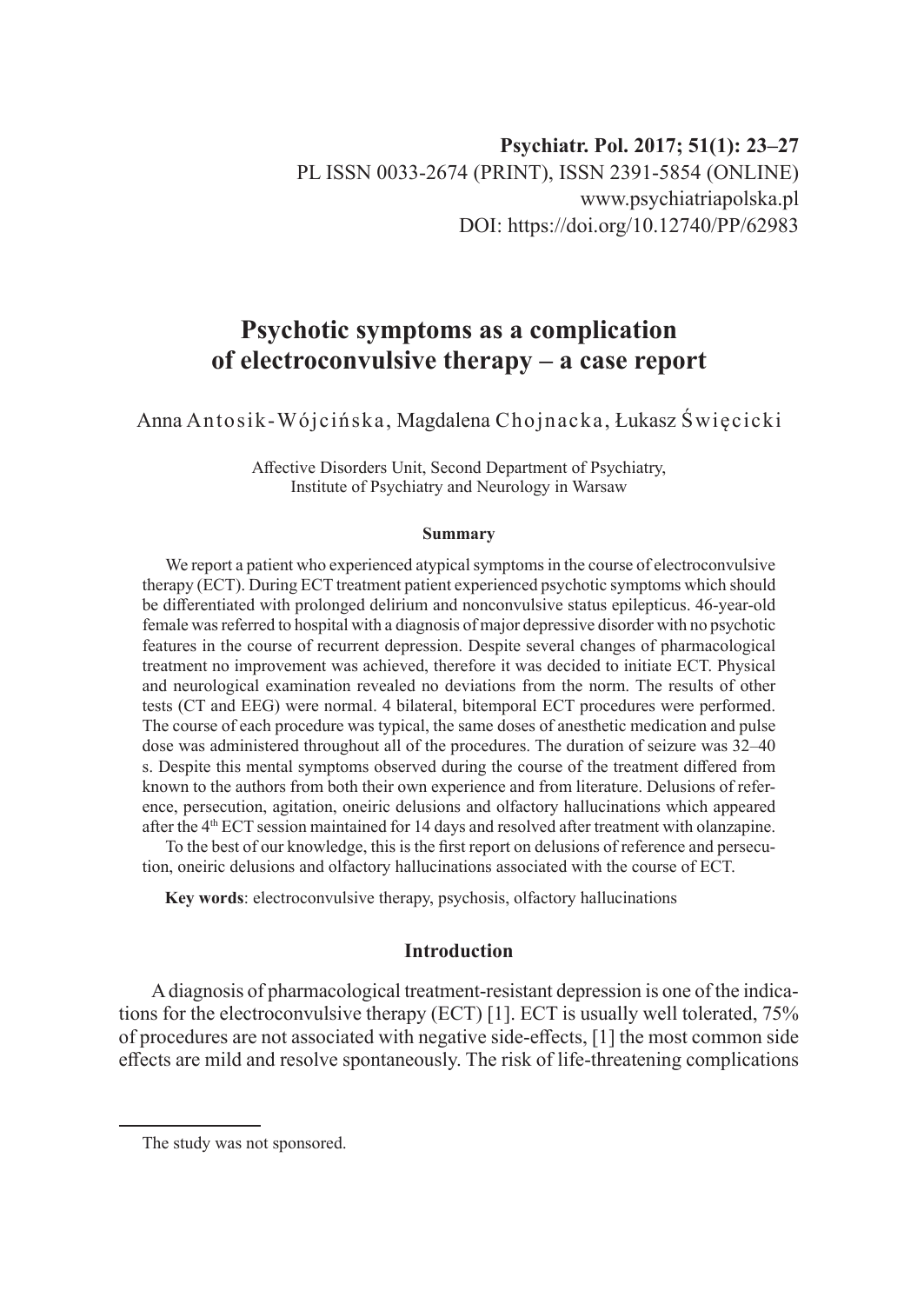is 1:50 000 [2], which places ECT as a safe therapeutic method. The most common post-procedure complaints pertain to mild muscular pain, vertigo, headache, and nausea [1]. These ailments usually cease by 24 hours after ECT [1, 3]. In the population of patients with cardiovascular problems, several side effects can appear during the procedure itself. Common side effect of ECT is also short term confusion, which usually appears just after ECT and lasts less than 1 hour [1, 3]. In opinion of some authors this side effect occurs in as many as 52% of patients [4]. The occurrence of prolonged disturbance of consciousness is a rare complication of ECT. Only a few papers describe the disturbances of consciousness lasting more than a few hours. The risk factors for delirium after ECT are the prolonged seizure and older age. A longer lasting side effect of electroconvulsive therapy is memory impairment, both a short-term memory impairment (verbal and visual) and long-term memory impairment – declarative and nondeclarative. Most common problem reported by patients is declarative memory impairment which can last up to several months [1].

The authors' interest was whetted by the atypical course of ECT in a young female, admitted to hospital with an episode of depression in the course of recurrent depression.

To the best of our knowledge, this is the first report on delusions of reference, persecution, oneiric delusions and olfactory hallucinations associated with the course of ECT.

### **Case report**

The patient, a 46-year-old female, was admitted to the Affective Disorders Unit because of the lack of effectiveness of antidepressant drugs, which she had been previously treated with in an outpatient setting (she was for appropriate time treated with therapeutic doses of venlafaxine, amitriptyline, mirtazapine, doxepin, mianserin in combination with mood stabilizers – carbamazepine and lamotrigine and antipsychotics – sulpiride, olanzapine, quetiapine). On admission, the patient was in anxiety, mood and drive were reduced, patient complained on sleep disturbance, lack of appetite and concentration, reported anxiety, numerous non-specific somatic complaints, denied suicidal thoughts; no psychotic symptoms were present; the interview with patient did not reveal the presence of any psychotic symptoms in the past. Analysis of medical records indicated that antipsychotics have been used as a potentiation of antidepressant treatment. In hospital, because of the lack of significant improvement (despite the attempts to optimize the treatment by modification of doses of venlafaxine, mirtazapine and quetiapine), decision was made to refer the patient for electroconvulsive therapy.

Medication was stopped, and psychiatric, neurological and imaging diagnostics, as well as laboratory tests, were performed. There were no abnormal findings on brain CT and EEG. The patient's somatic status was normal and she was not treated due to neurological or internal diseases. After conducting the necessary examinations, there were no contraindications to ECT and a series of ECT procedures (bilateral, bitemporal) was commenced. Pulse dose was pre-defined. Pulse width, frequency, and intensity were stable throughout all of the procedures, and were: 0.50 ms, 10–30 Hz, and 0.89–0.91 A, respectively. The course of procedures was typical, the same pulse dose, and the same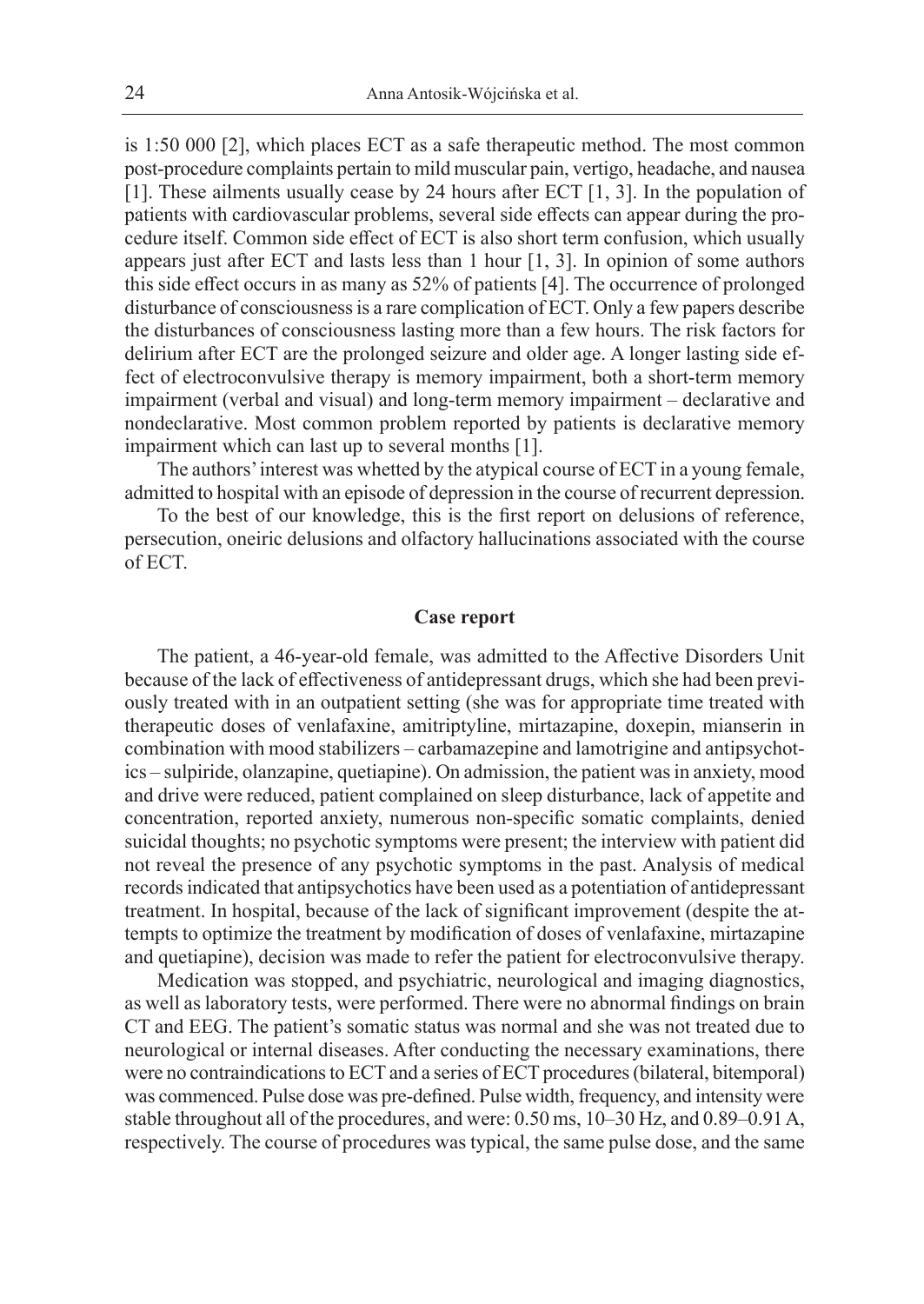anesthetic medication was administered throughout all of the procedures, the seizure duration was 32–40 seconds. Despite administration of the same pulse dose and the same anesthetic medication, the patient's condition after the first three procedures and after the  $4<sup>th</sup>$  ECT session differed markedly among each other. The course of the first three procedures was with no complications after ECT, the patient complained only of memory impairment, not observed during normal psychiatric examination. After the fourth ECT anxiety rapidly increased and delusions of reference, persecution, and suicidal thought appeared. Two days after the last  $(4<sup>th</sup>)$  procedure, oneiric delusions appeared ("I do not know what is waking and a dream, whether this is happening, I want to wake up, I think I swallowed a tablet with a feed of the poison, which is why I drink water and provoke vomiting"). The patient reported "ECT is made to lost memory" and "everyone is against her and want to hurt her". She claimed that "in the psychiatric ward strange things are happening", reported that she "feels the smell of urine and feces". At this time, the patient was properly oriented in time and place. Patient received intramuscular clorazepate with no improvement, due to psychomotor agitation she was immobilized with safety harness. ECT treatment was stopped and the treatment with olanzapine was introduced. The patient did not agree to treatment, therefore olanzapine was given by intramuscular injection. All the psychotic symptoms resolved gradually. Improvement was achieved after 14 days from the last ECT and 11 days of treatment with olanzapine. The resolution of delusions, olfactory hallucinations and anxiety was observed as well as improvement of mood and drive; suicidal ideation had subsided, and the patient regained sleep and appetite. The patient was discharged from hospital in stable mental condition. At discharge severe depressive episode with psychotic symptoms in the course of recurrent depression was diagnosed (according to ICD-10). Treatment with olanzapine 15 mg/d was continued over the next few months after discharge. At this time, the mental state of the patient remained stable. An attempt to discontinue olanzapine in an outpatient setting, however, ended in failure due to a marked increase in anxiety.

### **Discussion**

The course of ECT were deemed atypical, when compared to data from literature, and from the authors' own experience.

Postictal psychoses of diverse phenomenology have been well described in patients with focal and generalized epilepsies and have the direct link to the occurrence of a seizure or cluster of seizures, but this disturbance usually does not occur in the course of ECT [5]. Inducing a generalized epileptic seizure is generally recognized as an anti-psychotic intervention. Effectiveness of ECT for psychotic symptoms is probably associated with dopamine and serotonin neurotransmitter activity, brain-derived neurotrophic factor secretion and immune system modulation [6, 7].

On a short review of current and past literature on ECT, the authors found only one short report on the risk of post-procedure psychotic symptoms in a patient receiving ECT, however, the authors of this report did not elucidate the causes for this side effect [5]. According to some authors, postictal psychosis may be a sign of noncon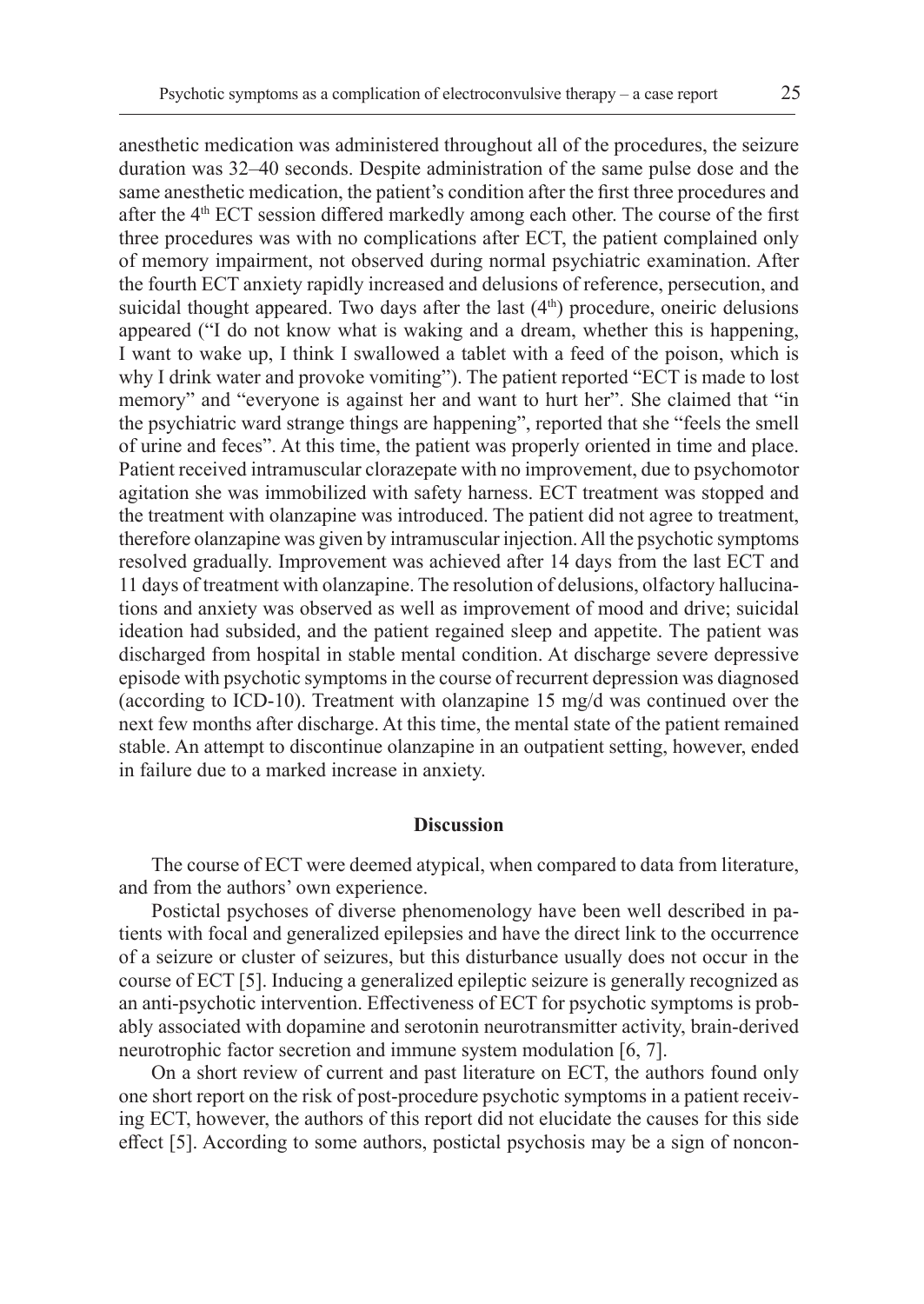vulsive status epilepticus [8]. In our case this cannot be excluded, since at the time of occurrence of psychotic symptoms EEG was not performed [9] (mainly because of the accompanying agitation and the need to immobilize the patient). However, it is worth noticing that the administration of benzodiazepines (clorazepate) did not bring improvement. A common cause of psychotic symptoms such as hallucination, delusions and thought disorder after ECT may also occur in the course of delirium-type impaired consciousness [10–13]. In case of our patient postictal psychosis should therefore be differentiated with prolonged delirium, however, the facts that the patient was properly oriented, in logic contact and described symptoms persisted for a period of 14 days, deny this diagnosis. The potential for psychotic symptoms as a complication of ECT treatment is also confirmed by the case of one elder patient treated due to major depressive disorder, who experienced musical hallucinations whilst he was treated with ECT [14]. This patient developed musical hallucinations immediately after the second ECT and persisted during the complete course and resolved few days after the last ECT.

Occurrence of delusions of reference, persecution, agitation, olfactory hallucinations and oneiric delusions associated with the course of ECT has not been described yet. Further studies may reveal the prevalence of this side effect and the relationship between psychotic symptoms occurrence and the course of ECT, however, this needs systematic multicenter analysis of large samples of patients treated with ECT.

#### **References**

- 1. Hese RT, Zyss T. *Leczenie elektrowstrząsami w praktyce klinicznej*. Wroclaw: Elsevier Urban&Partner; 2007.
- 2. Weiner RD, Coffey CE, Fochtmann LJ, Greenberg RM, Isenberg KE, Kellner CH et al. *The practice of ECT. Recommendation for treatment, training and privilegin*g. A Task Force Report of the American Psychiatric Association. 2nd ed. Washington D.C.: American Psychiatric Association Inc; 2001. Indications for the use of electroconvulsive therapy; pp. 24–5.
- 3. Zyss T, Hese RT, Zięba A. *Przygotowanie pacjenta do zabiegów elektrowstrząsowych*. Med. Prakt. Psychiatr. 2008; 1(2): 99–111.
- 4. Kikuchi A, Yasui-Furukori N, Fujii A, Katagai H, Kaneko S. *Identification of predictors of postictal delirium after electroconvulsive therapy*. Psychiatry Clin. Neurosci. 2009; 63: 180–185.
- 5. Zwil AS, Pomeranza A. *Transient postictal psychosis associated with the course of ECT*. Convuls. Ther. 1997; 13(1): 32–36.
- 6. McCormick LM, Yamada T, Yeh M, Brumm MC, Thatcher RW. *Antipsychotic effect of electroconvulsive therapy is related to normalization of subgenual cingulate theta activity in psychotic depression*. J. Psychiatr. Res. 2009; 43: 553–560.
- 7. Rosenquist PB, Miller B, Pillai A. *The antipsychotic effects of ECT: a review of possible mechanisms*. J. ECT 2014; 30(2): 125–131.
- 8. Pużyński S, Rybakowski J, Wciórka J. *Psychiatria*. Wroclaw: Elsevier Urban&Partner; 2011.
- 9. Pogarell O, Ehrentraut S, Rüther T, Mulert C, Hegerl U, Möller HJ. et al. *Prolonged confusional state following electroconvulsive therapy – diagnostic clues from serial electroencephalography*. Pharmacopsychiatry 2005; 38: 316–320.